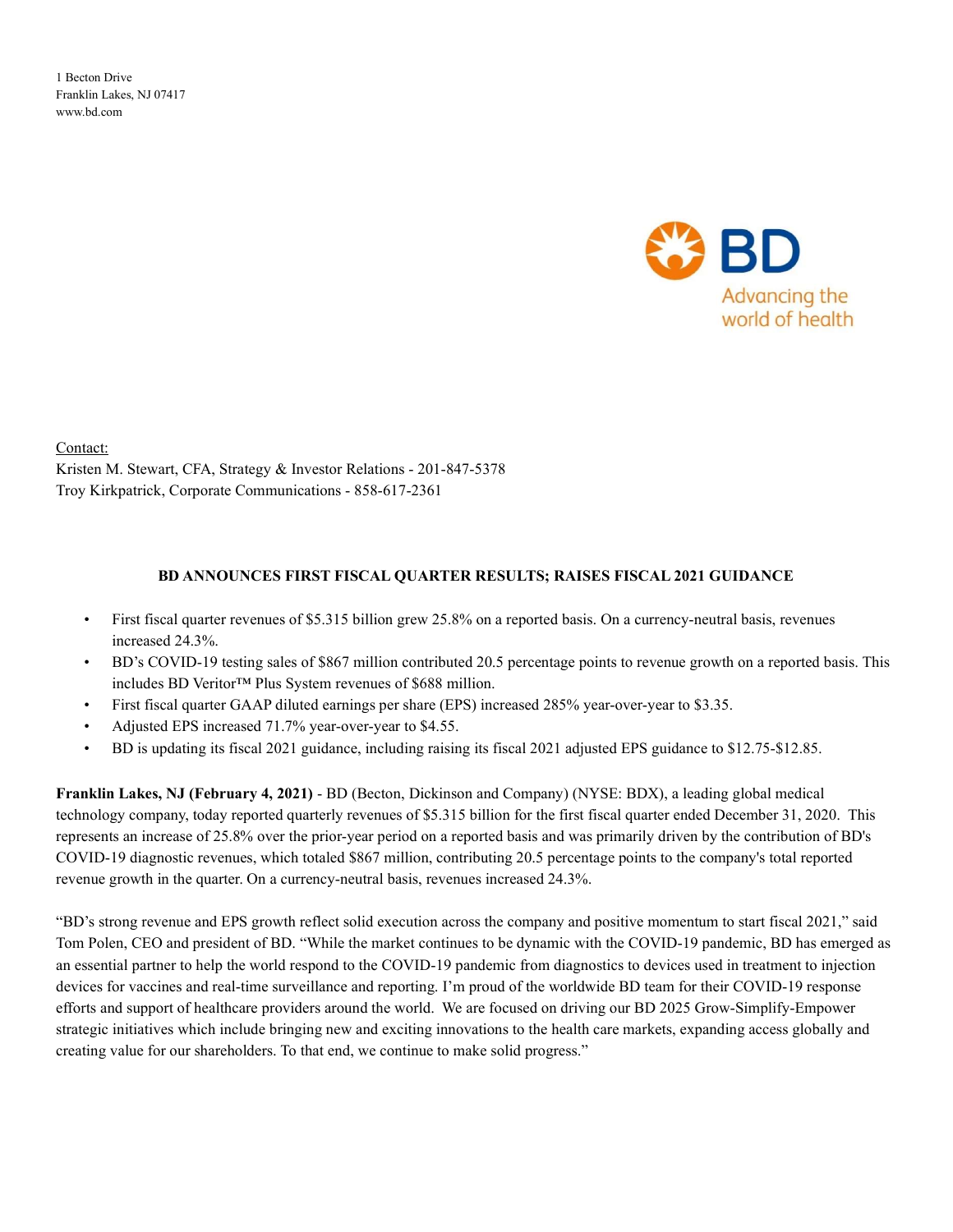#### First Fiscal Quarter 2021 Operating Results

As reported, diluted EPS for the first fiscal quarter were \$3.35, compared with \$0.87 in the prior-year period, which represents an increase of 285.1%. Adjusted diluted EPS were \$4.55, compared with \$2.65 in the prior-year period, which represents an increase of 71.7%, or 73.6% on a currency-neutral basis.

#### Segment Results

In the BD Medical segment, worldwide revenues for the first fiscal quarter of \$2.261 billion increased 8.2% versus the prior-year period on a reported basis and 6.9% on a currency-neutral basis driven by growth from all four business units. Growth in our Medication Delivery Solutions and Medication Management Solutions business units reflect solid execution as well as higher patient acuity and increased demand for products and solutions used in the treatment and prevention of COVID-19. In addition, continued demand for our pre-fillable syringe portfolio drove continued strength in the Pharmaceutical Systems unit. Revenue growth in Diabetes Care reflects the benefit of the timing of orders in the U.S. as well as an easier comparison to the prior year.

In the BD Life Sciences segment, worldwide revenues for the quarter of \$1.979 billion increased 76.2% over the prior-year period as reported, or 74.1% on a currency-neutral basis. COVID-19 diagnostic revenues were \$867 million, which includes BD Veritor™ Plus System revenues of \$688 million, with the remaining revenues related to the BD Max™ COVID-19 tests and specimen collection and transport. There was continued improvement in routine diagnostic testing and specimen collection as procedure volumes recovered but remained below pre-COVID levels. As expected, revenues in the Biosciences unit declined, as the continued recovery in research and clinical lab activity and the benefit from COVID-19 vaccine research was more than offset by a difficult comparison from the prior year benefit of licensing revenues.

In the BD Interventional segment, worldwide revenues for the quarter of \$1.075 billion increased 6.2% over the prior-year period as reported and 5.0% on a currency-neutral basis. The segment's performance reflects greater resiliency in both elective and routine outpatient procedure volumes in the U.S. in the Surgery and Peripheral Intervention business units. Volumes also benefited from practitioners working through their patient backlog during the quarter. Within the Surgery unit, strong growth in infection prevention was offset by ongoing headwinds related to lower procedures due to the pandemic. In the Peripheral Intervention unit, solid performance was driven by our suite of peripheral artery disease products. The Urology & Critical Care unit delivered solid performance in acute urology and targeted temperature monitoring.

## Geographic Results

First fiscal quarter U.S. revenues of \$3.130 billion increased 28.8% over the prior-year period. Performance in the U.S. was primarily driven by strong sales related to COVID-19 diagnostics.

Revenues outside of the U.S. of \$2.186 billion increased 21.8% from the prior-year period on a reported basis and 18.2% on a currency-neutral basis, primarily driven by strong performance in Europe in the BD Medical and BD Life Sciences segments.

## Recent Business Highlights

The company expanded its solutions to address the COVID-19 pandemic while continuing to invest in its innovation-driven growth strategy. During the first fiscal quarter and in recent weeks:

- BD announced CE mark for BD Multitest™ 6-Color TBNK Reagent with BD Trucount™ Tubes that in conjunction with clinical findings and the results of other laboratory testing may help clinicians determine the risks of intubation with mechanical ventilation and also of mortality in COVID-19 patients, aiding in patient management decisions. (February 3)
- The company announced a first-of-its-kind, randomized clinical trial published in The Lancet Infectious Diseases that outlines potential new standard-setting best practices for peripheral IV catheters. (February 2)
- BD announced the publication of a peer-reviewed study that shows BD's antigen test may be more selective than PCR (polymerase chain reaction) molecular tests at detecting people who are contagious and able to spread COVID-19 disease. The new clinical data was published Jan. 22, 2021 in Clinical Infectious Diseases, an official journal of the Infectious Diseases Society of America. (January 25)
- The company launched its BD® AbSeq Immune Discovery Panel which enables researchers to uncover up to 30 immune markers in a single experiment. The BD® AbSeq IDP now offers researchers convenience, reliability and flexibility as both a multiomics-enabled and cost-efficient tool to aid in immune research and discovery. (January 13)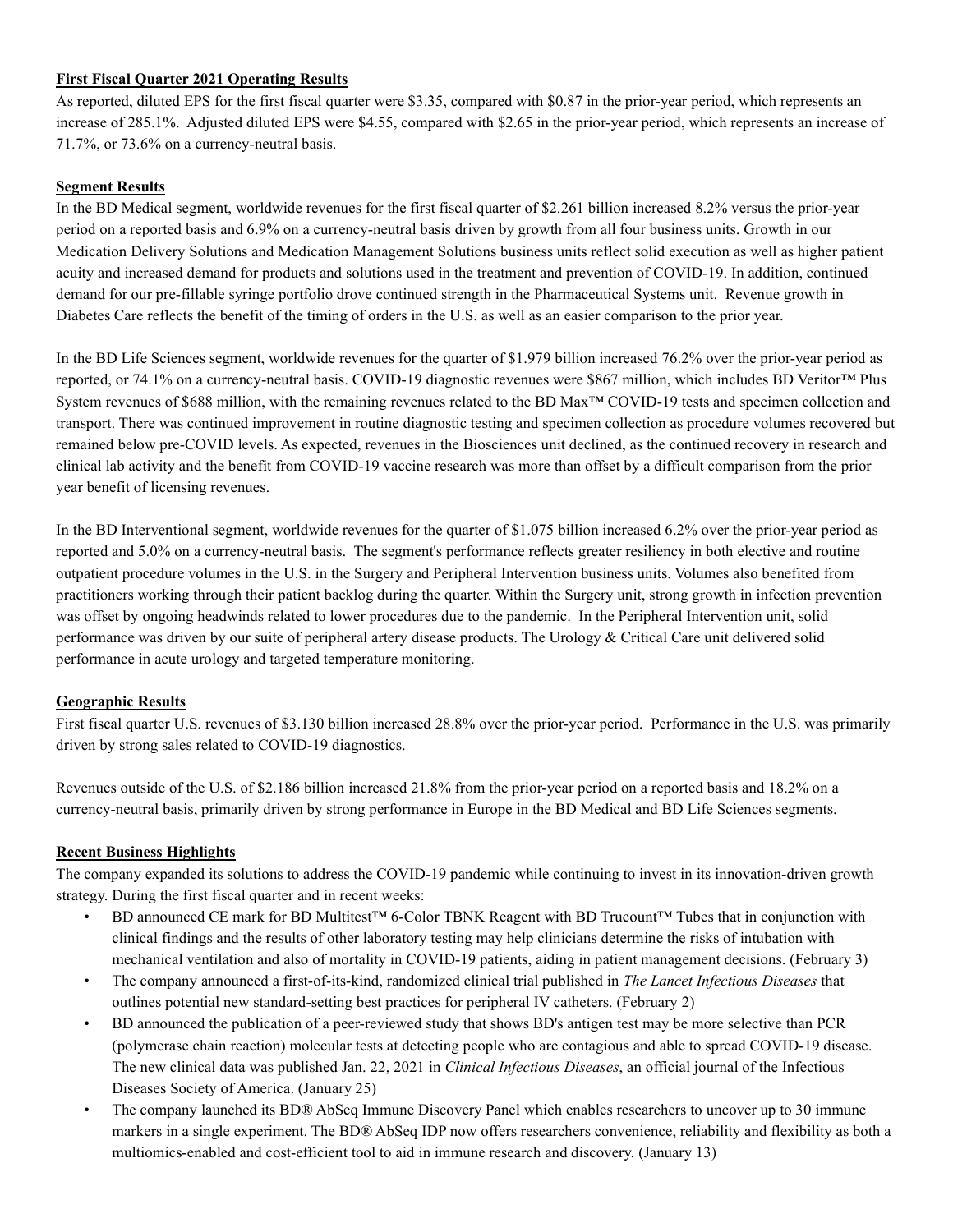- BD announced the first-ever peer-reviewed study evaluating the outcomes using midline catheters for blood collection published in the Journal of the Association for Vascular Access. The study evaluated the BD PowerGlide Pro™ Midline Catheter and showed that this option may reduce the need for direct venipuncture in patients who have midline catheters and fewer needlesticks can reduce complications and lead to greater patient safety and satisfaction. (January 11)
- BD announced publication of the clinical trial results published in Clinical and Translation Science with the BD Libertas™ Wearable Injector. BD Libertas™ is a subcutaneous ready-to-use injector designed for drugs that have higher viscosities, such as biologics, that is currently in final phases of development. (December 9)
- BD announced plans to invest approximately \$1.2 billion over a 4-year period to expand and upgrade manufacturing capacity and technology for pre-fillable syringes and advanced drug delivery systems. (December 2)
- BD announced streamlined reporting capabilities for COVID-19 data via reports generated by BD Synapsys™ to simplify mandatory public health reporting. (November 23)
- BD acquired the Medical Business assets of CUBEX LLC, bringing together BD's industry-leading BD Pyxis™ Automated Dispensing Cabinets with the Medical Business of CUBEX's MedBank cloud-based software and analytics platform to help enable patient-centered care beyond the acute care setting. (November 12)

## Corporate Responsibility

As a purpose-driven company working to create positive societal impact, BD has a long-standing commitment to Advancing the World of Health by expanding access to quality health care and supporting healthy and resilient communities throughout the world. We view sustainability as a portfolio of complementary initiatives and actions that help us achieve our long-term goals.

Recent and first fiscal quarter highlights:

- BD announced it surpassed 1 billion injection devices orders for support of global COVID-19 vaccination campaigns, including commitments from countries such as the United States, Australia, Canada, Germany, Netherlands, Saudi Arabia, Spain, and the United Kingdom, among several others, as well as non-governmental organizations supporting vaccine deployment for developing countries.
- BD continued to expand COVID-19 diagnostic testing manufacturing capacity for the BD Veritor™ Plus System and BD Max™ molecular platforms.
- For the fourth consecutive year, BD has earned a spot on The Human Rights Campaign (HRC) Foundation's Best Places to Work for LGBTQ Equality list.
- For the second year in a row, Bloomberg has named BD to its Gender-Equality Index (GEI) recognizing BD's commitment to supporting gender equality through policy development, representation and transparency.
- BD announced the first phase of its 2030+ sustainability goals—including climate change targets. The company is committed to reducing Scope 1 and Scope 2 greenhouse gas emissions 46% by 2030 (from a 2019 baseline) and to be carbon-neutral across direct operations by 2040.
- BD published its inaugural cybersecurity annual report and launched the BD Cybersecurity Trust Center, a website where customers can access product security documentation, including bulletins, patches and certifications.
- BD provided unconditional scientific support to The Turkish Patient and Healthcare Worker Safety platform via live webinars to 12,000 health care professionals across Turkey on Antimicrobial Resistance and needlestick injury prevention.
- BD donated 2.5 million insulin syringes to Direct Relief for the Life for a Child Program in support of children with Type 1 diabetes in 25 countries, including Bolivia, Ethiopia, Ghana, Madagascar, Rwanda, Tanzania and Uganda.

## Fiscal 2021 Outlook for Full Year

The COVID-19 pandemic continues to impact the global economy and health care utilization trends. The company's fiscal 2021 outlook includes several assumptions, including no significant change in utilization or procedure volumes associated with COVID-19 resurgences. Management will discuss its outlook and several assumptions on its first fiscal quarter earnings call.

The company now expects fiscal year 2021 revenues to grow 12% to 14% on an as reported basis and 10% to 12% on a currencyneutral basis. This compares to the company's prior guidance of high single to low double-digit revenue growth on a reported basis. Foreign currency is expected to contribute approximately 200 basis points to revenue growth versus the prior guidance of approximately 100 basis points.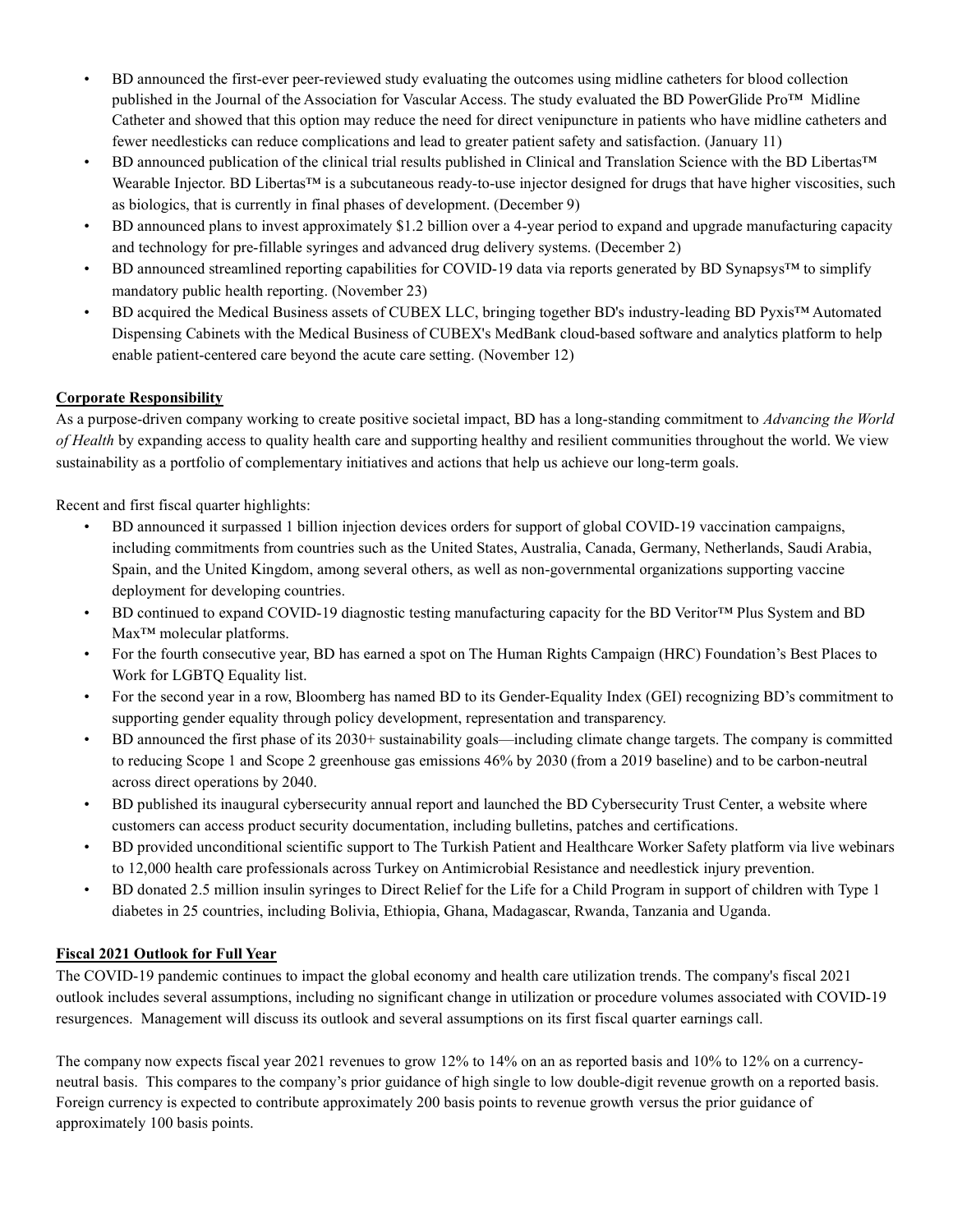The company expects fiscal year 2021 adjusted diluted EPS to be between \$12.75 and \$12.85 compared to its prior guidance range of between \$12.40 and \$12.60. The current adjusted EPS guidance range represents growth of approximately 25% to 26% over fiscal 2020 adjusted diluted EPS of \$10.20, and includes a contribution of approximately 100 basis points from foreign currency compared to prior guidance of about 50 basis points. On a currency-neutral basis, adjusted diluted EPS are expected to grow 24% to 25%.

Adjusted diluted EPS for fiscal 2021 excludes potential charges or gains that may be recorded during the fiscal year, such as, among other things, the non-cash amortization of intangible assets, acquisition-related charges, and certain tax matters. BD does not attempt to provide reconciliations of forward-looking non-GAAP EPS guidance to the comparable GAAP measure because the impact and timing of these potential charges or gains is inherently uncertain and difficult to predict and is unavailable without unreasonable efforts. In addition, the company believes such reconciliations would imply a degree of precision and certainty that could be confusing to investors. Such items could have a substantial impact on GAAP measures of BD's financial performance.

#### Conference Call and Presentation Materials

A conference call regarding BD's first quarter results will be broadcast live on BD's website, www.bd.com/investors at 8:00 a.m. (ET) Thursday, Feb. 4, 2021. The accompanying slides will be available on BD's website, www.bd.com/investors at 6:00 a.m. (ET). The conference call will be available for replay on BD's website, www.bd.com/investors, or at 1-855-859-2056 (domestic) and 1-404-537- 3406 (international) through the close of business on Thursday, Feb. 11, 2021, confirmation number 6993448.

#### Non-GAAP Financial Measures/Financial Tables

This news release contains certain non-GAAP financial measures. Reconciliations of these and other non-GAAP measures to the comparable GAAP measures are included in the attached financial tables. Within the attached financial tables presented, certain columns and rows may not add due to the use of rounded numbers. Percentages and earnings per share amounts presented are calculated from the underlying amounts.

Current and prior-year adjusted diluted earnings per share results exclude, among other things, the impact of purchase accounting adjustments (including the non-cash amortization of acquisition-related intangible assets); integration, restructuring and transaction costs; transactional and product related impacts; and the loss on debt extinguishment. We also provide these measures, as well as revenues, on a currency-neutral basis after eliminating the effect of foreign currency translation, where applicable. We calculate foreign currency-neutral percentages by converting our current-period local currency financial results using the prior period foreign currency exchange rates and comparing these adjusted amounts to our current-period results. Reconciliations of these amounts to the most directly comparable GAAP measures are included in the tables at the end of this release.

#### About BD

BD is one of the largest global medical technology companies in the world and is advancing the world of health by improving medical discovery, diagnostics and the delivery of care. The company supports the heroes on the frontlines of health care by developing innovative technology, services and solutions that help advance both clinical therapy for patients and clinical process for health care providers. BD and its 70,000 employees have a passion and commitment to help enhance the safety and efficiency of clinicians' care delivery process, enable laboratory scientists to accurately detect disease and advance researchers' capabilities to develop the next generation of diagnostics and therapeutics. BD has a presence in virtually every country and partners with organizations around the world to address some of the most challenging global health issues. By working in close collaboration with customers, BD can help enhance outcomes, lower costs, increase efficiencies, improve safety and expand access to health care. For more information on BD, please visit bd.com or connect with us on LinkedIn at www.linkedin.com/company/bd1/ and Twitter @BDandCo.

This press release, including the section entitled "Fiscal 2021 Outlook for Full Year", contains certain estimates and other forwardlooking statements (as defined under Federal securities laws) regarding BD's future prospects and performance, including future revenues for the fiscal first quarter and fiscal year 2021. All such statements are based upon current expectations of BD and involve a number of business risks and uncertainties. Actual results could vary materially from anticipated results described, implied or projected in any forward-looking statement. With respect to forward-looking statements contained herein, a number of factors could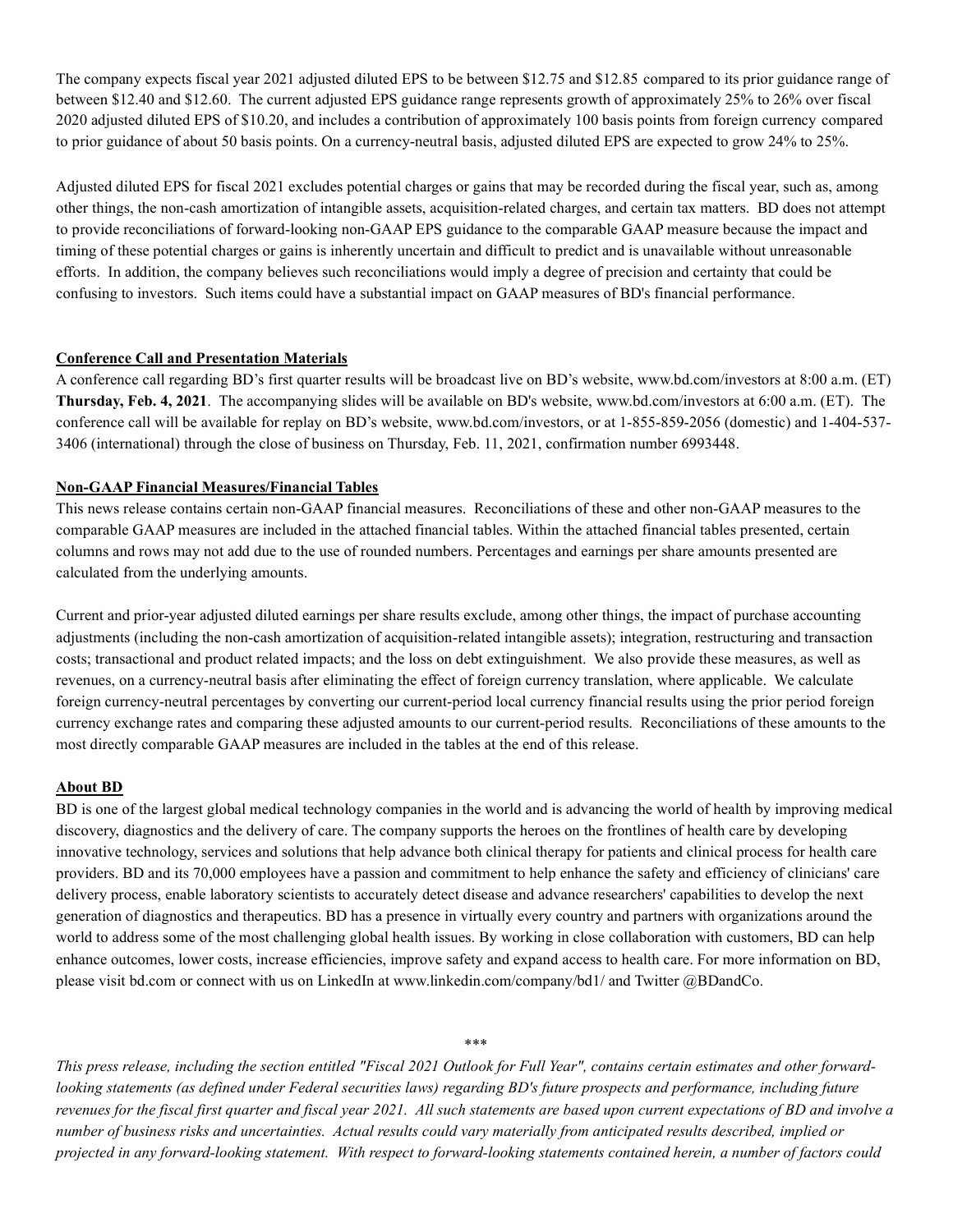cause actual results to vary materially. These factors include, but are not limited to risks relating to the COVID-19 pandemic on our business (including decreases in the demand for our products, any disruptions to our operations and our supply chain and uncertainty regarding the level of demand and pricing for our COVID-19 diagnostics testing); product efficacy or safety concerns resulting in product recalls or actions being taken with respect to our products; new or changing laws and regulations impacting our business (including the imposition of tariffs or changes in laws impacting international trade) or changes in enforcement practices with respect to such laws; fluctuations in costs and availability of raw materials and in BD's ability to maintain favorable supplier arrangements and relationships; legislative or regulatory changes to the U.S. or foreign healthcare systems, potential cuts in governmental healthcare spending (including China's volume-based procurement tender process), or governmental or private measures to contain healthcare costs, including changes in pricing and reimbursement policies, each of which could result in reduced demand for our products or downward pricing pressure; changes in interest or foreign currency exchange rates; adverse changes in regional, national or foreign economic conditions, particularly in emerging markets, including any impact on our ability to access credit markets and finance our operations, the demand for our products and services, or our suppliers' ability to provide products needed for our operations; the adverse impact of cyber-attacks on our information systems or products; competitive factors including technological advances and new products introduced by competitors; interruptions in our supply chain, manufacturing or sterilization processes; pricing and market pressures; difficulties inherent in product development, delays in product introductions and uncertainty of market acceptance of new products; adverse changes in geopolitical conditions; increases in energy costs and their effect on, among other things, the cost of producing BD's products; the remediation of our infusion pump business (including the timely submission of our 510(k) submission related to Alaris); our ability to successfully integrate any businesses we acquire; uncertainties of litigation and/or investigations and/or subpoenas (as described in BD's filings with the Securities and Exchange Commission); and issuance of new or revised accounting standards, as well as other factors discussed in BD's filings with the Securities and Exchange Commission. We do not intend to update any forward-looking statements to reflect events or circumstances after the date hereof except as required by applicable laws or regulations.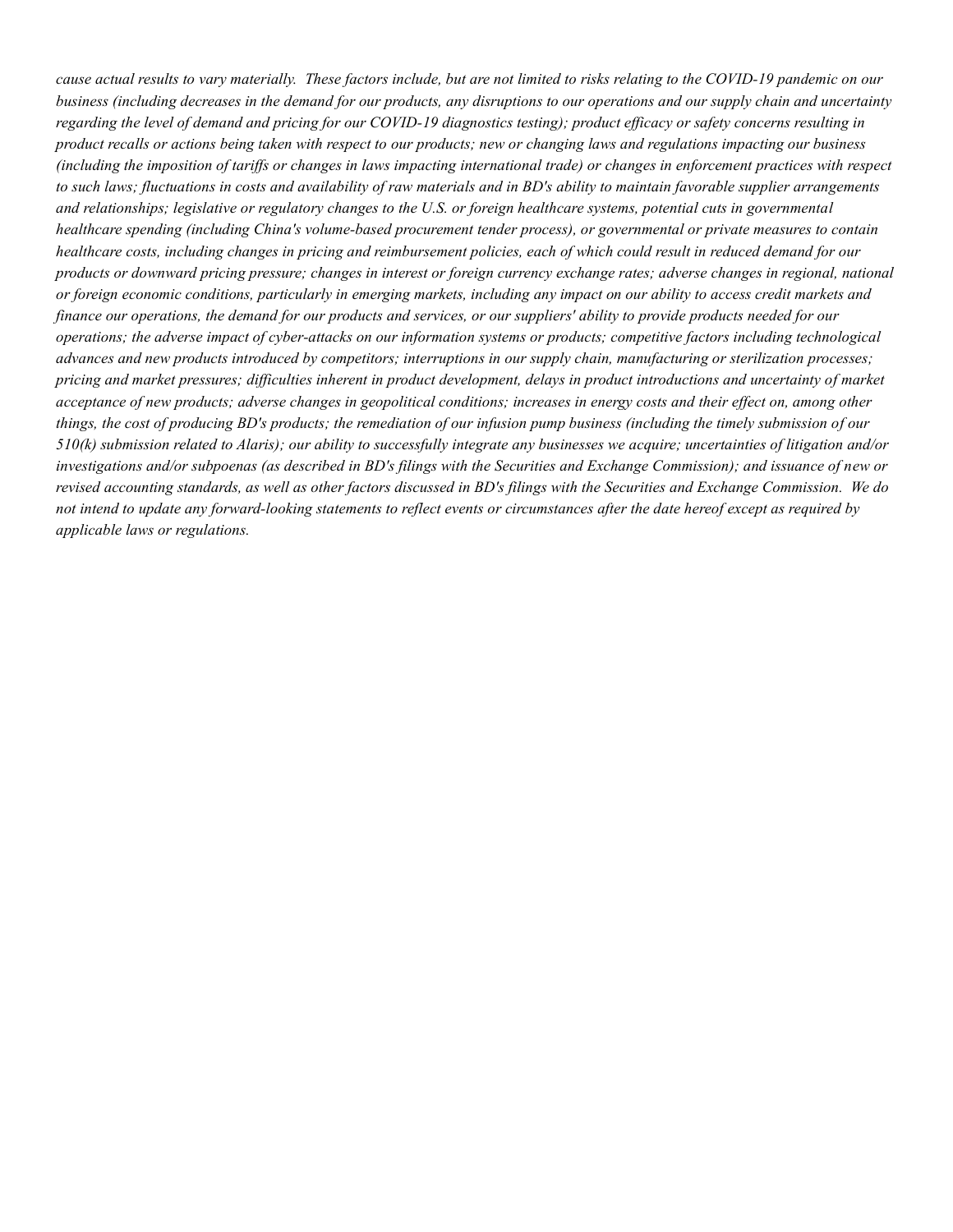## BECTON DICKINSON AND COMPANY

## CONSOLIDATED INCOME STATEMENTS

(Unaudited; Amounts in millions, except share and per share data)

|                                           | Three Months Ended December 31, |                                  |          |  |  |
|-------------------------------------------|---------------------------------|----------------------------------|----------|--|--|
|                                           | 2020                            | 2019                             | % Change |  |  |
| <b>REVENUES</b>                           | \$5,315                         | \$4,225                          | 25.8     |  |  |
|                                           |                                 |                                  |          |  |  |
| Cost of products sold                     | 2,583                           | 2,247                            | 15.0     |  |  |
| Selling and administrative expense        | 1,149                           | 1,121                            | 2.5      |  |  |
| Research and development expense          | 291                             | 270                              | 7.7      |  |  |
| Acquisitions and other restructurings     | 50                              | 86                               | (41.4)   |  |  |
| TOTAL OPERATING COSTS AND EXPENSES        | 4,074                           | 3,724                            | 9.4      |  |  |
| OPERATING INCOME                          | 1,241                           | 501                              | 147.6    |  |  |
|                                           |                                 |                                  |          |  |  |
| Interest expense                          | (118)                           | (136)                            | (12.7)   |  |  |
| Interest income                           | $\mathfrak{D}$                  | 1                                | 67.7     |  |  |
| Other income, net                         | 32                              | 27                               | 19.1     |  |  |
| <b>INCOME BEFORE INCOME TAXES</b>         | 1,157                           | 394                              | 193.6    |  |  |
| Income tax provision                      | 154                             | 117                              | 31.9     |  |  |
| <b>NET INCOME</b>                         | 1,003                           | 278                              | 261.6    |  |  |
| Preferred stock dividends                 | (23)                            | (38)                             | (40.6)   |  |  |
| NET INCOME APPLICABLE TO COMMON           |                                 |                                  |          |  |  |
| <b>SHAREHOLDERS</b>                       | $\mathbf S$<br>981              | $\boldsymbol{\mathsf{S}}$<br>240 | 309.3    |  |  |
|                                           |                                 |                                  |          |  |  |
| <b>EARNINGS PER SHARE</b>                 |                                 |                                  |          |  |  |
| Basic Earnings per Share                  | 3.38<br>\$                      | 0.88<br>\$                       | 284.1    |  |  |
| Diluted Earnings per Share                | $\mathbf{\hat{S}}$<br>3.35      | $\mathbf{\$}$<br>0.87            | 285.1    |  |  |
|                                           |                                 |                                  |          |  |  |
| AVERAGE SHARES OUTSTANDING (in thousands) |                                 |                                  |          |  |  |
| <b>Basic</b>                              | 290,590                         | 271,102                          |          |  |  |
| <b>Diluted</b>                            | 293,112                         | 274,952                          |          |  |  |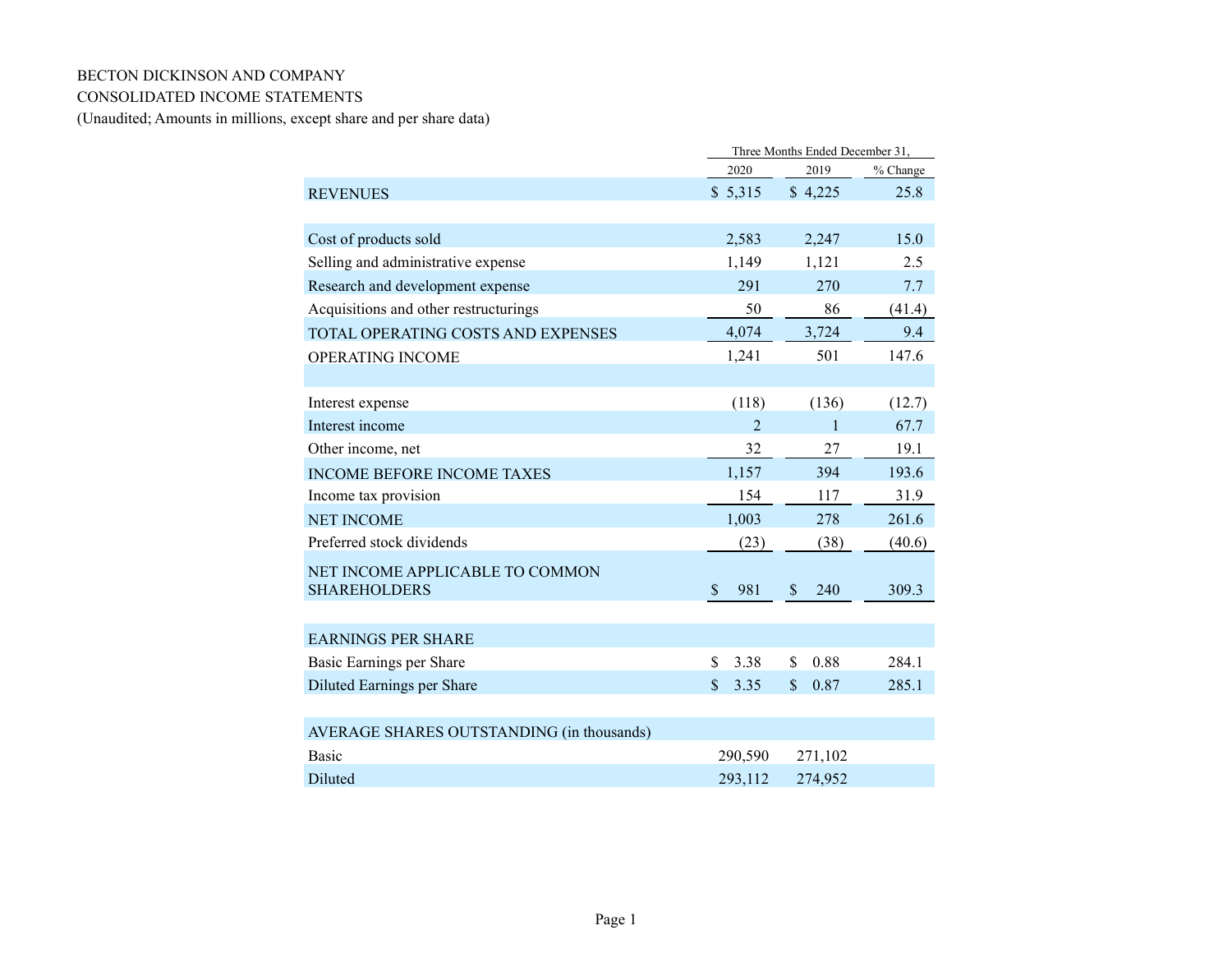# BECTON DICKINSON AND COMPANY CONDENSED CONSOLIDATED BALANCE SHEETS (Amounts in millions)

|                                             |             | December 31, 2020 | September 30, 2020 |        |
|---------------------------------------------|-------------|-------------------|--------------------|--------|
|                                             |             | (Unaudited)       |                    |        |
| <b>ASSETS</b>                               |             |                   |                    |        |
| Cash and equivalents                        | \$          | 3,248             | \$                 | 2,825  |
| Restricted cash                             |             | 199               |                    | 92     |
| Short-term investments                      |             | 17                |                    | 20     |
| Trade receivables, net                      |             | 2,370             |                    | 2,398  |
| Inventories                                 |             | 2,814             |                    | 2,743  |
| Prepaid expenses and other                  |             | 889               |                    | 891    |
| <b>TOTAL CURRENT ASSETS</b>                 |             | 9,537             |                    | 8,969  |
| Property, plant and equipment, net          |             | 6,096             |                    | 5,923  |
| Goodwill and other intangibles, net         |             | 37,315            |                    | 37,433 |
| <b>Other Assets</b>                         |             | 1,801             |                    | 1,687  |
| <b>TOTAL ASSETS</b>                         |             | 54,748            |                    | 54,012 |
| LIABILITIES AND SHAREHOLDERS' EQUITY        |             |                   |                    |        |
| Short-term debt                             | $\mathbf S$ | 1,737             | \$                 | 707    |
| Other current liabilities                   |             | 5,284             |                    | 5,129  |
| Long-term debt                              |             | 16,082            |                    | 17,224 |
| Long-term employee benefit obligations      |             | 1,434             |                    | 1,435  |
| Deferred income taxes and other liabilities |             | 5,549             |                    | 5,753  |
| Shareholders' equity                        |             | 24,663            |                    | 23,765 |
| TOTAL LIABILITIES AND SHAREHOLDERS' EQUITY  | \$          | 54,748            | \$                 | 54,012 |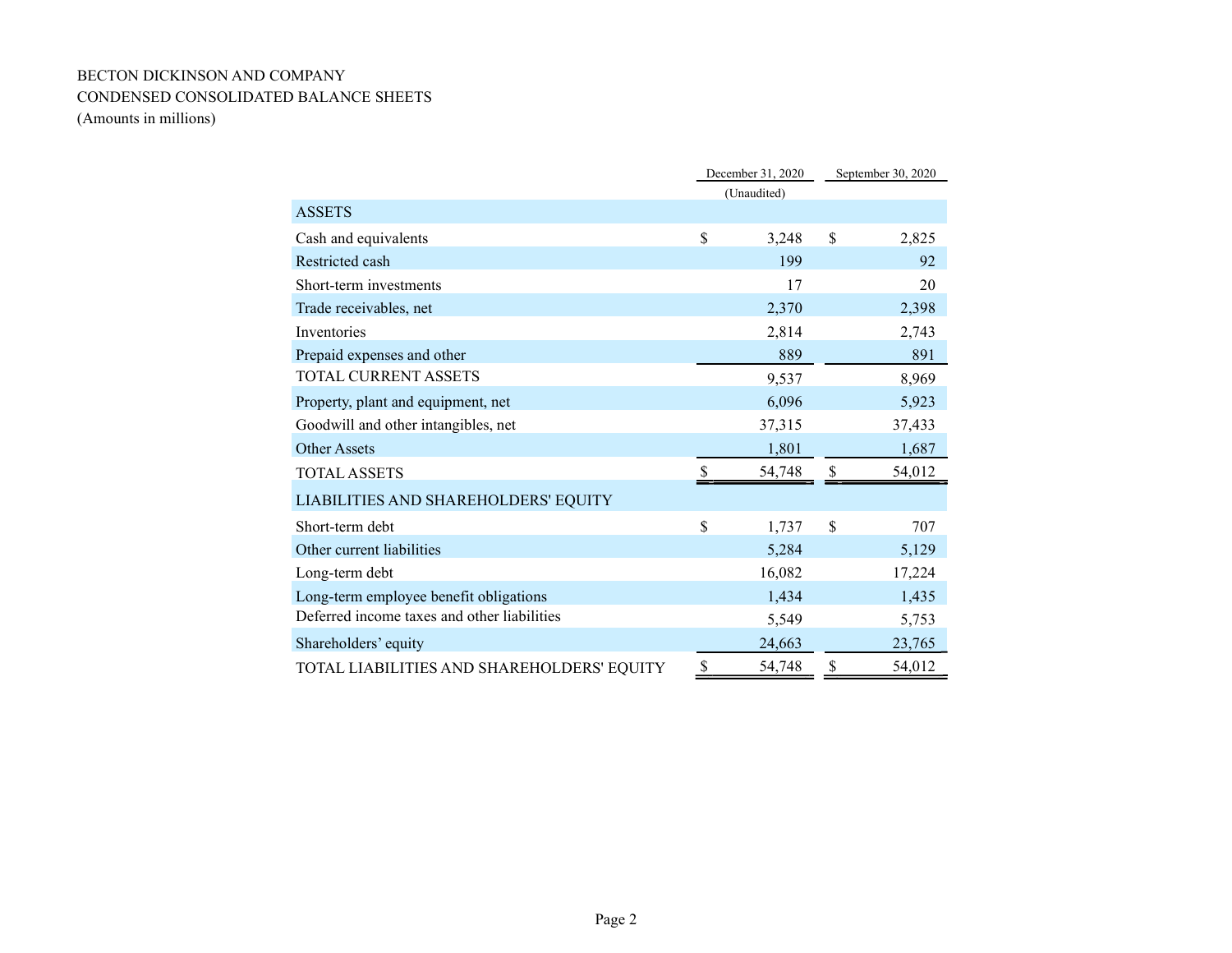# BECTON DICKINSON AND COMPANY CONDENSED CONSOLIDATED STATEMENTS OF CASH FLOWS

(Amounts in millions)

|                                                                                | Three Months Ended December 31, |             |    |       |  |
|--------------------------------------------------------------------------------|---------------------------------|-------------|----|-------|--|
|                                                                                |                                 | 2020        |    | 2019  |  |
|                                                                                |                                 | (Unaudited) |    |       |  |
| <b>OPERATING ACTIVITIES</b>                                                    |                                 |             |    |       |  |
| Net income                                                                     | \$                              | 1,003       | \$ | 278   |  |
| Depreciation and amortization                                                  |                                 | 555         |    | 530   |  |
| Change in operating assets and liabilities and other, net                      |                                 | (25)        |    | (94)  |  |
| NET CASH PROVIDED BY OPERATING ACTIVITIES                                      |                                 | 1,533       |    | 713   |  |
| <b>INVESTING ACTIVITIES</b>                                                    |                                 |             |    |       |  |
| Capital expenditures                                                           |                                 | (246)       |    | (173) |  |
| Acquisitions of businesses, net of cash acquired                               |                                 | (67)        |    |       |  |
| Other, net                                                                     |                                 | (116)       |    | (114) |  |
| NET CASH USED FOR INVESTING ACTIVITIES                                         |                                 | (430)       |    | (287) |  |
| <b>FINANCING ACTIVITIES</b>                                                    |                                 |             |    |       |  |
| Change in credit facility borrowings                                           |                                 |             |    | 210   |  |
| Payments of debt and term loans                                                |                                 | (267)       |    | (303) |  |
| Dividends paid                                                                 |                                 | (264)       |    | (252) |  |
| Other, net                                                                     |                                 | (61)        |    | (68)  |  |
| NET CASH USED FOR FINANCING ACTIVITIES                                         |                                 | (592)       |    | (413) |  |
| Effect of exchange rate changes on cash and equivalents and<br>restricted cash |                                 | 18          |    | 6     |  |
| NET INCREASE IN CASH AND EQUIVALENTS AND<br><b>RESTRICTED CASH</b>             |                                 | 530         |    | 18    |  |
| OPENING CASH AND EQUIVALENTS AND<br><b>RESTRICTED CASH</b>                     |                                 | 2,917       |    | 590   |  |
| CLOSING CASH AND EQUIVALENTS AND<br><b>RESTRICTED CASH</b>                     | S                               | 3,447       |    | 609   |  |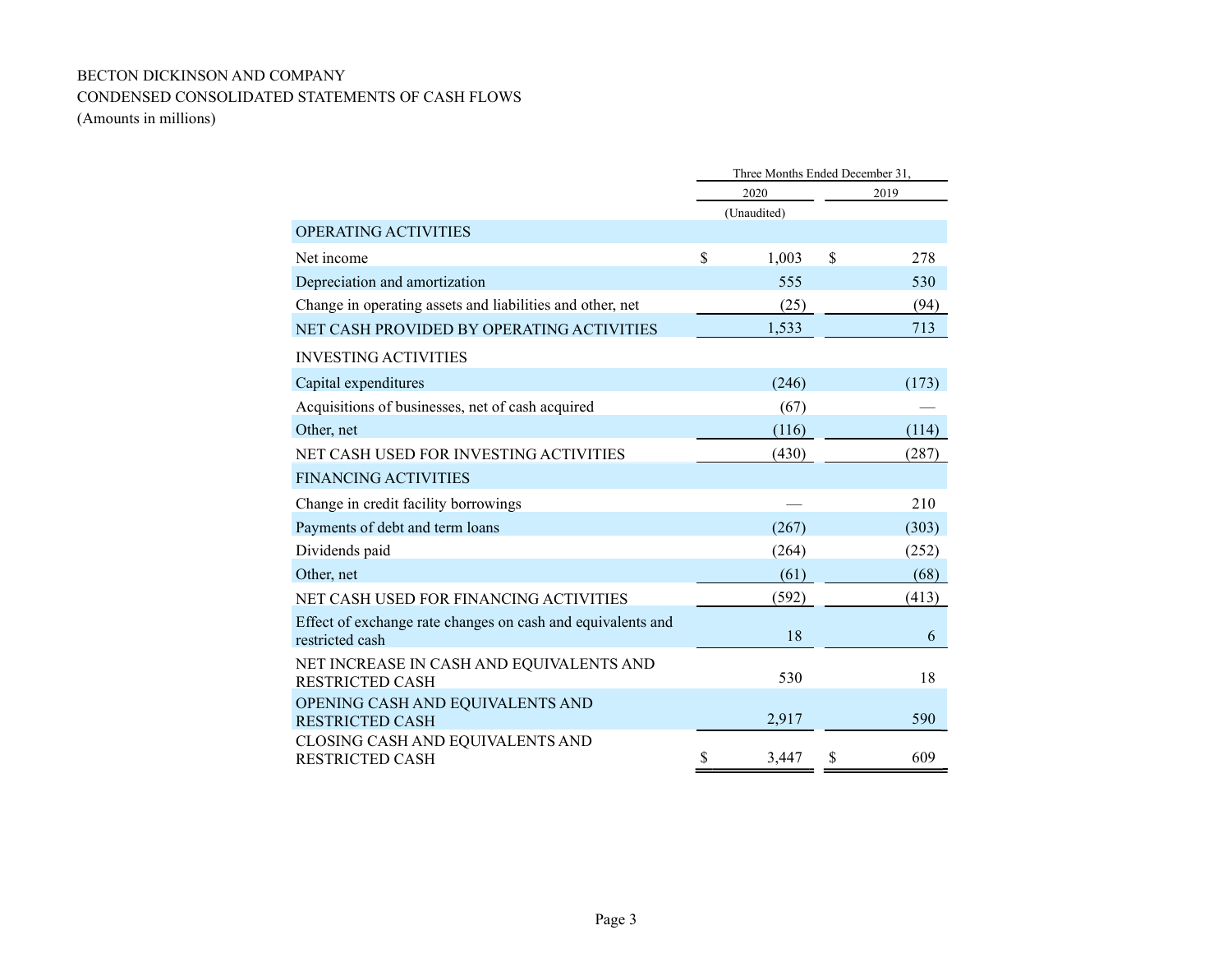# BECTON DICKINSON AND COMPANY SUPPLEMENTAL REVENUE INFORMATION REVENUES BY BUSINESS SEGMENTS AND UNITS - UNITED STATES Three Months Ended December 31,

(Unaudited; Amounts in millions)

|                                        |                           | A<br>2020 |                    | B<br>2019 | $C=(A-B)/B$<br>% Change |
|----------------------------------------|---------------------------|-----------|--------------------|-----------|-------------------------|
|                                        |                           |           |                    |           |                         |
| <b>BD MEDICAL</b>                      |                           |           |                    |           |                         |
| Medication Delivery Solutions          | \$                        | 568       | \$                 | 520       | 9.3                     |
| <b>Medication Management Solutions</b> |                           | 477       |                    | 462       | 3.2                     |
| Diabetes Care                          |                           | 150       |                    | 139       | 7.6                     |
| <b>Pharmaceutical Systems</b>          |                           | 79        |                    | 84        | (5.3)                   |
| <b>TOTAL</b>                           | $\mathbb{S}$              | 1,274     | $\$$               | 1,204     | 5.8                     |
|                                        |                           |           |                    |           |                         |
| <b>BD LIFE SCIENCES</b>                |                           |           |                    |           |                         |
| <b>Integrated Diagnostic Solutions</b> | $\mathcal{S}$             | 1,014     | $\mathbf{\hat{S}}$ | 386       | 162.8                   |
| <b>Biosciences</b>                     |                           | 120       |                    | 152       | (21.2)                  |
| <b>TOTAL</b>                           | $\mathbf{\hat{S}}$        | 1,134     | \$                 | 538       | 110.8                   |
|                                        |                           |           |                    |           |                         |
| <b>BD INTERVENTIONAL</b>               |                           |           |                    |           |                         |
| Surgery                                | \$                        | 262       | \$                 | 256       | 2.1                     |
| Peripheral Intervention                |                           | 232       |                    | 225       | 3.2                     |
| Urology and Critical Care              |                           | 228       |                    | 206       | 10.5                    |
| <b>TOTAL</b>                           | $\boldsymbol{\mathsf{S}}$ | 722       | $\$$               | 688       | 5.0                     |
|                                        |                           |           |                    |           |                         |
| <b>TOTAL UNITED STATES</b>             | \$                        | 3,130     | \$                 | 2,430     | 28.8                    |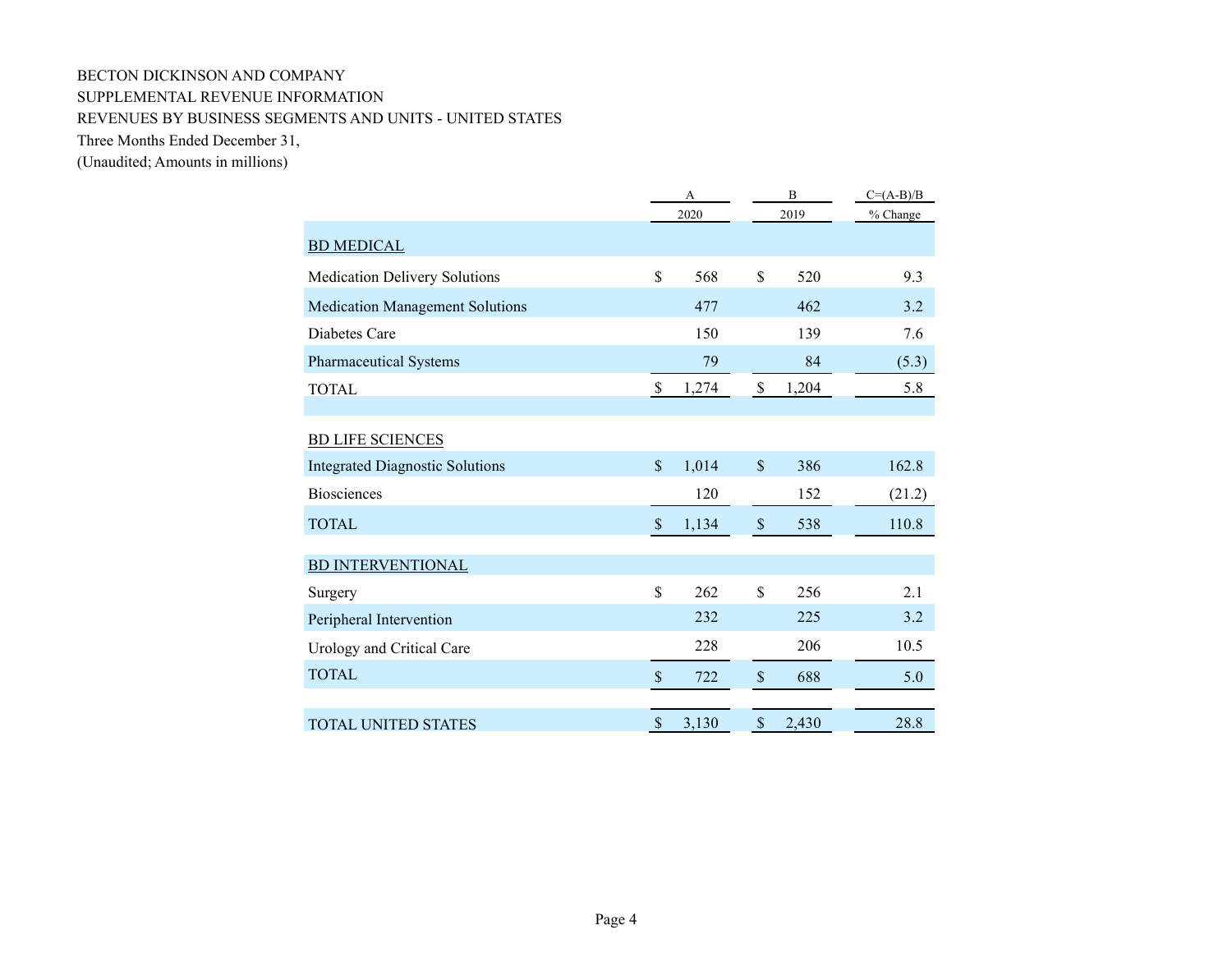# BECTON DICKINSON AND COMPANY SUPPLEMENTAL REVENUE INFORMATION REVENUES BY BUSINESS SEGMENTS AND UNITS - INTERNATIONAL Three Months Ended December 31, (continued)

(Unaudited; Amounts in millions)

|                                        |                           |                   |                           |       |               |                | $D=(A-B)/B$ | $E=(A-B-C)/B$ |
|----------------------------------------|---------------------------|-------------------|---------------------------|-------|---------------|----------------|-------------|---------------|
|                                        |                           | $\mathbf{B}$<br>A |                           |       |               | $\mathcal{C}$  |             | % Change      |
|                                        |                           | 2020              |                           | 2019  |               | FX Impact      | Reported    | <b>FXN</b>    |
| <b>BD MEDICAL</b>                      |                           |                   |                           |       |               |                |             |               |
| <b>Medication Delivery Solutions</b>   | $\mathbb{S}$              | 440               | \$                        | 428   | \$            | $\overline{7}$ | 2.7         | 1.1           |
| <b>Medication Management Solutions</b> |                           | 152               |                           | 113   |               | 6              | 35.1        | 29.6          |
| Diabetes Care                          |                           | 136               |                           | 129   |               | 2              | 4.8         | 3.0           |
| <b>Pharmaceutical Systems</b>          |                           | 260               |                           | 215   |               | 12             | 20.9        | 15.3          |
| <b>TOTAL</b>                           | $\mathbb S$               | 988               | $\$$                      | 886   | $\mathbb S$   | 27             | 11.5        | 8.5           |
|                                        |                           |                   |                           |       |               |                |             |               |
| <b>BD LIFE SCIENCES</b>                |                           |                   |                           |       |               |                |             |               |
| <b>Integrated Diagnostic Solutions</b> | $\sqrt{\ }$               | 653               | $\boldsymbol{\mathsf{S}}$ | 414   | $\mathcal{S}$ | 19             | 57.7        | 53.1          |
| <b>Biosciences</b>                     |                           | 192               |                           | 171   |               | 6              | 12.3        | 9.1           |
| <b>TOTAL</b>                           | $\sqrt{\ }$               | 845               | $\sqrt{\ }$               | 585   | \$            | 24             | 44.4        | 40.3          |
|                                        |                           |                   |                           |       |               |                |             |               |
| <b>BD INTERVENTIONAL</b>               |                           |                   |                           |       |               |                |             |               |
| Surgery                                | $\mathbb{S}$              | 70                | \$                        | 70    | \$            | $\overline{2}$ | 1.1         | (1.9)         |
| Peripheral Intervention                |                           | 193               |                           | 170   |               | 7              | 13.6        | 9.4           |
| Urology and Critical Care              |                           | 89                |                           | 85    |               | $\mathfrak{Z}$ | 5.5         | 2.1           |
| <b>TOTAL</b>                           | $\boldsymbol{\mathsf{S}}$ | 353               | $\mathcal{S}$             | 325   | \$            | 12             | 8.8         | 5.1           |
|                                        |                           |                   |                           |       |               |                |             |               |
| <b>TOTAL INTERNATIONAL</b>             | $\boldsymbol{\mathsf{S}}$ | 2,186             | \$                        | 1,795 | \$            | 64             | 21.8        | 18.2          |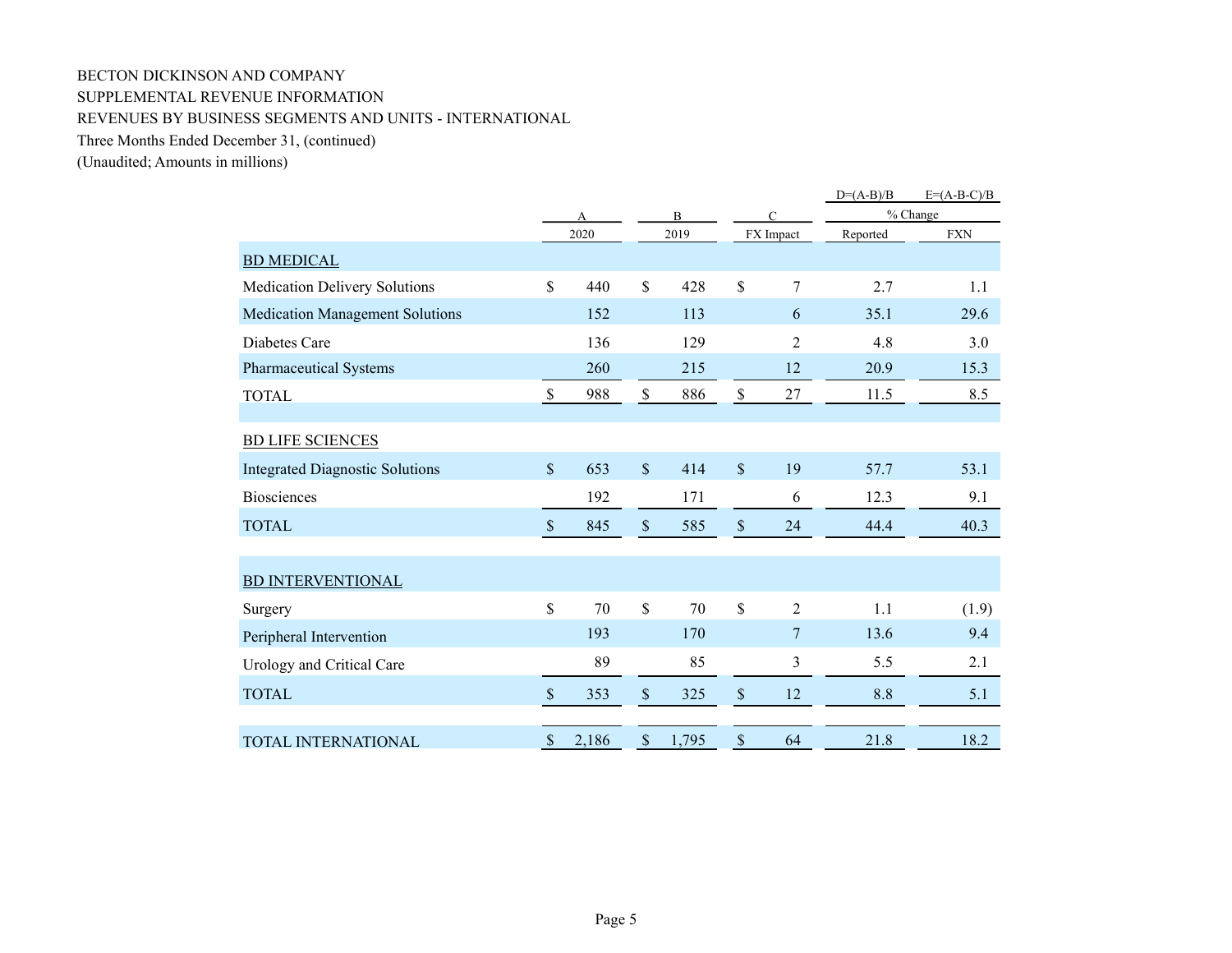# BECTON DICKINSON AND COMPANY SUPPLEMENTAL REVENUE INFORMATION REVENUES BY BUSINESS SEGMENTS AND UNITS - TOTAL Three Months Ended December 31, (continued)

(Unaudited; Amounts in millions)

|                                        |               |       |                           |                |               |                | $D=(A-B)/B$ | $E=(A-B-C)/B$ |
|----------------------------------------|---------------|-------|---------------------------|----------------|---------------|----------------|-------------|---------------|
|                                        |               |       |                           | $\overline{B}$ | $\subset$     |                |             | % Change      |
|                                        |               | 2020  |                           | 2019           |               | FX Impact      | Reported    | <b>FXN</b>    |
| <b>BD MEDICAL</b>                      |               |       |                           |                |               |                |             |               |
| Medication Delivery Solutions          | $\mathbb{S}$  | 1,008 | $\mathbb{S}$              | 948            | $\mathbb{S}$  | 7              | 6.3         | 5.6           |
| <b>Medication Management Solutions</b> |               | 630   |                           | 575            |               | 6              | 9.5         | 8.4           |
| Diabetes Care                          |               | 285   |                           | 268            |               | $\overline{2}$ | 6.2         | 5.4           |
| <b>Pharmaceutical Systems</b>          |               | 339   |                           | 299            |               | 12             | 13.5        | 9.5           |
| <b>TOTAL</b>                           | $\mathcal{S}$ | 2,261 | $\$$                      | 2,090          | $\mathbb S$   | 27             | 8.2         | 6.9           |
| <b>BD LIFE SCIENCES</b>                |               |       |                           |                |               |                |             |               |
| <b>Integrated Diagnostic Solutions</b> | \$            | 1,667 | $\$$                      | 800            | $\mathsf{\$}$ | 19             | 108.4       | 106.0         |
| <b>Biosciences</b>                     |               | 312   |                           | 323            |               | 6              | (3.5)       | (5.2)         |
| <b>TOTAL</b>                           | \$            | 1,979 | $\$$                      | 1,123          | \$            | 24             | 76.2        | 74.1          |
| <b>BD INTERVENTIONAL</b>               |               |       |                           |                |               |                |             |               |
| Surgery                                | \$            | 332   | $\mathbb{S}$              | 326            | \$            | $\overline{2}$ | 1.9         | 1.3           |
| Peripheral Intervention                |               | 426   |                           | 395            |               | $\overline{7}$ | 7.7         | 5.9           |
| Urology and Critical Care              |               | 317   |                           | 291            |               | 3              | 9.0         | 8.0           |
| <b>TOTAL</b>                           |               | .075  | $\mathcal{S}$             | .012           | $\mathcal{S}$ | 12             | 6.2         | 5.0           |
| <b>TOTAL REVENUES</b>                  | $\mathcal{S}$ | 5,315 | $\boldsymbol{\mathsf{S}}$ | 4,225          | \$            | 64             | 25.8        | 24.3          |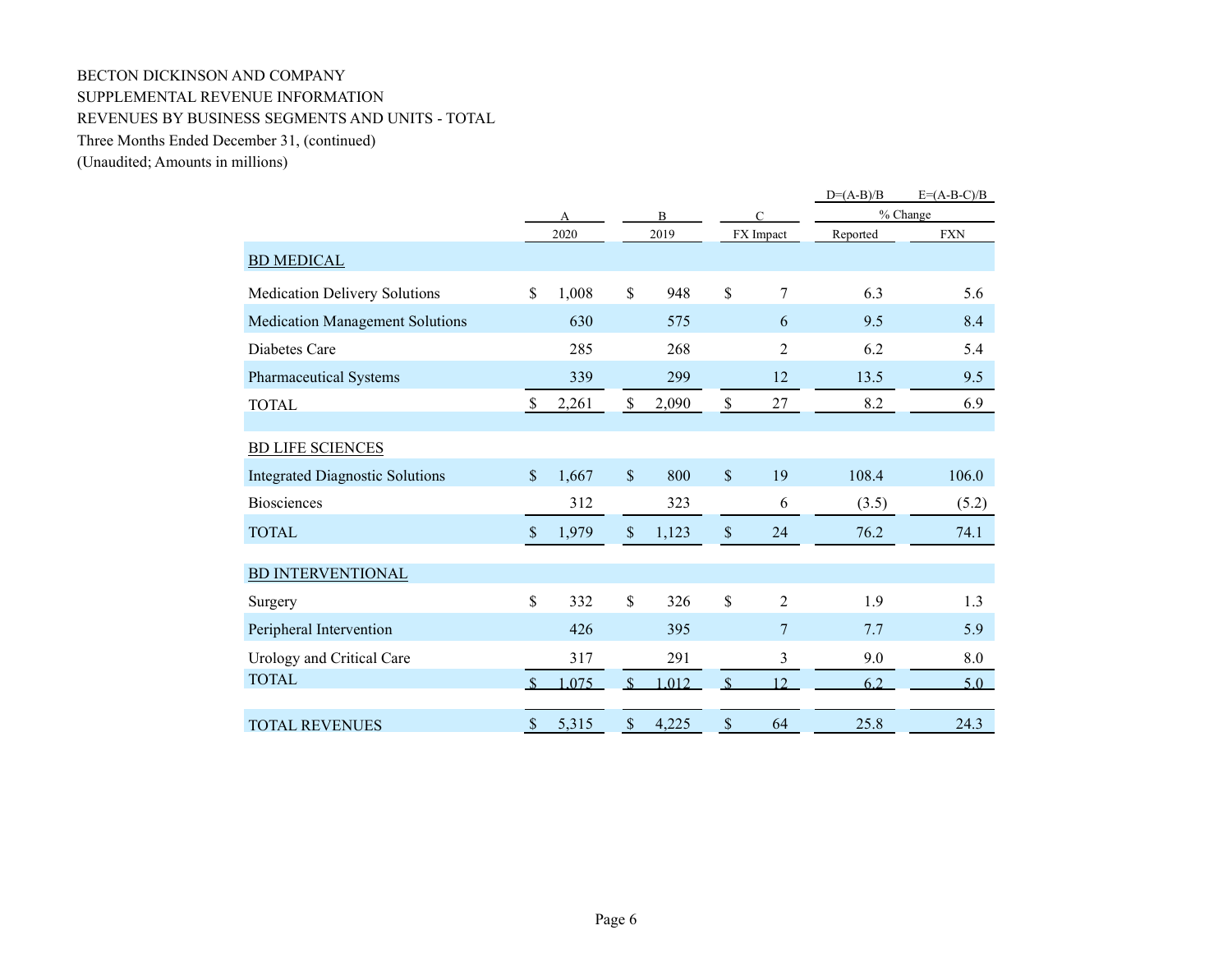# BECTON DICKINSON AND COMPANY SUPPLEMENTAL INFORMATION RECONCILIATION OF REPORTED DILUTED EPS TO ADJUSTED DILUTED EPS (Unaudited)

|                                                                                                                                     | Three Months Ended December 31, |        |        |                                    |                                          |          |                                            |
|-------------------------------------------------------------------------------------------------------------------------------------|---------------------------------|--------|--------|------------------------------------|------------------------------------------|----------|--------------------------------------------|
|                                                                                                                                     | 2020                            | 2019   | Growth | Foreign<br>Currency<br>Translation | Foreign<br>Currency<br>Neutral<br>Growth | Growth % | Foreign<br>Currency<br>Neutral<br>Growth % |
| Reported Diluted Earnings per Share                                                                                                 | \$3.35                          | \$0.87 | \$2.48 | \$ (0.05)                          | \$2.53                                   | 285.1 %  | 290.8%                                     |
| Purchase accounting adjustments (\$353 million and \$348 million pre-tax, respectively)                                             | 1.20                            | 1.27   |        |                                    |                                          |          |                                            |
| Integration costs (\$33 million and \$62 million pre-tax, respectively) $(2)$                                                       | 0.11                            | 0.23   |        |                                    |                                          |          |                                            |
| Restructuring costs (\$17 million and \$23 million pre-tax, respectively) $^{(2)}$                                                  | 0.06                            | 0.08   |        |                                    |                                          |          |                                            |
| Transaction gain/loss, product and other litigation-related matters (\$(5) million and \$59<br>million pre-tax, respectively) $(3)$ | (0.02)                          | 0.22   |        |                                    |                                          |          |                                            |
| European regulatory initiative-related costs (\$26 million and \$17 million pre-tax,<br>respectively) $(4)$                         | 0.09                            | 0.06   |        |                                    |                                          |          |                                            |
| Impacts of debt extinguishment (\$11 million pre-tax)                                                                               | 0.04                            |        |        |                                    |                                          |          |                                            |
| Dilutive Impact <sup>(5)</sup>                                                                                                      | (0.02)                          | —      |        |                                    |                                          |          |                                            |
| Income tax benefit of special items $(\$((79)$ million and $$((22)$ million, respectively)                                          | (0.27)                          | (0.08) |        |                                    |                                          |          |                                            |
| Adjusted Diluted Earnings per Share                                                                                                 | \$4.55                          | \$2.65 | \$1.90 | \$ (0.05)                          | \$1.95                                   | 71.7 %   | 73.6 %                                     |

(1) Includes amortization and other adjustments related to the purchase accounting for acquisitions impacting identified intangible assets and valuation of fixed assets and debt.

(2) Represents integration and restructuring costs associated with acquisitions.

(3) The prior-period amount represents a charge recorded to Cost of products sold related to the estimate of probable future product remediation costs.

(4) Represents costs required to develop processes and systems to comply with regulations such as the European Union Medical Device Regulation ("EUMDR") and General Data Protection Regulation ("GDPR").

(5) Represents the dilutive impact of convertible preferred shares outstanding which were excluded from the reported diluted earnings per share calculation because these share equivalents would have been antidilutive. The adjusted diluted average shares outstanding (in thousands) were 299,107.